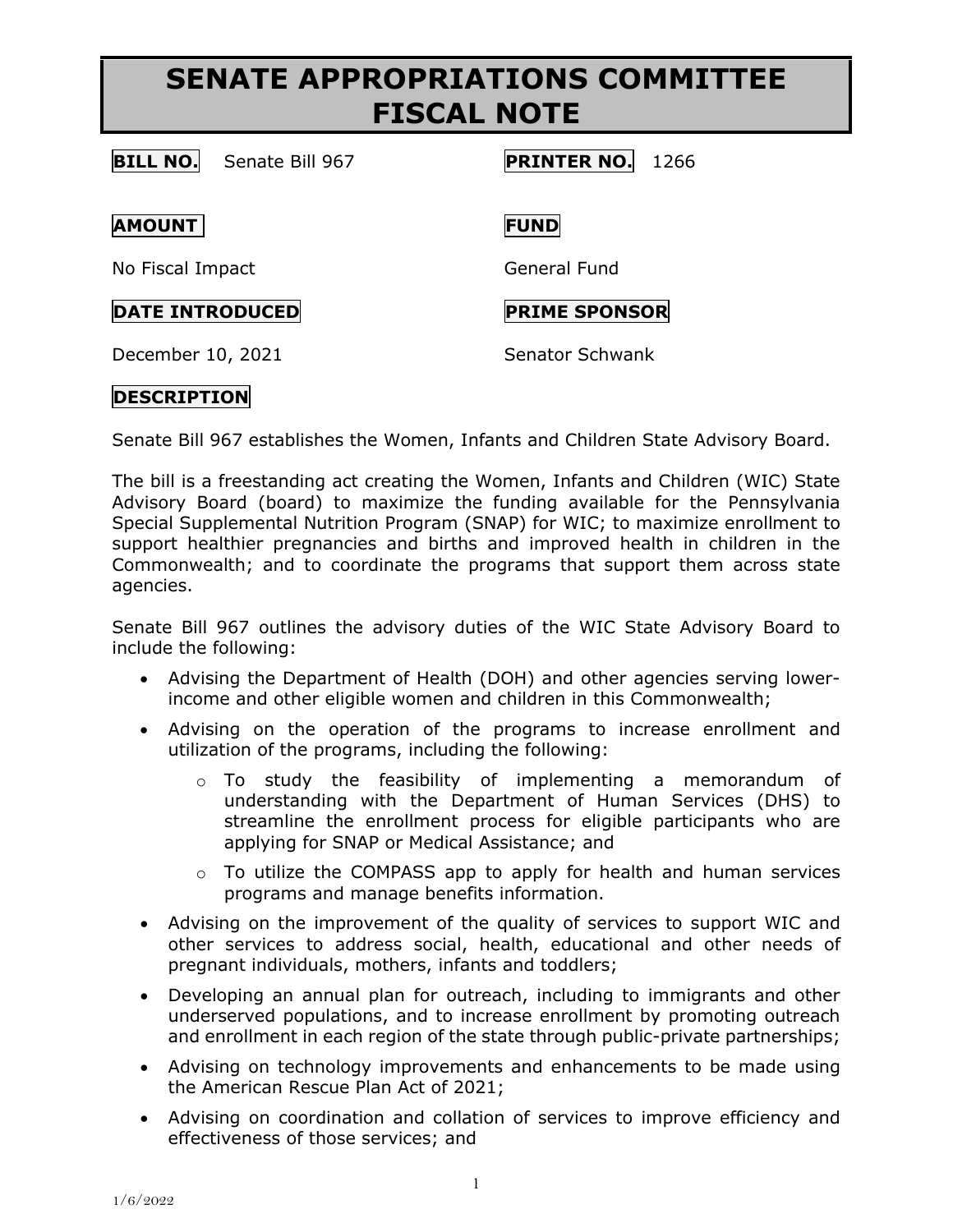# **SENATE APPROPRIATIONS COMMITTEE FISCAL NOTE**

• Advising on planned policy, administrative changes and budget requests to obtain from the board prior to implementation.

The bill outlines other duties of the board to include the following:

- Review current aggregate data on WIC eligibility and enrollment at the regional level from DOH and DHS;
- Set outcome goals for enrollment and retention to collectively act through public-private partnerships to address improvement opportunities;
- Develop an annual action plan for DOH and DHS;
- Familiarize itself with the WIC Policy Manual and WIC State Plan to ensure all members are aware of existing efforts;
- Research best practices that are used in other states;
- Consult with agencies on what stakeholders could do to promote outreach, enrollment and connection to comprehensive services;
- Develop or disseminate outreach and educational materials to reduce the stigma around WIC;
- Coordinate a cohesive group across the Commonwealth to promote WIC across many channels and organizations that work with potential WIC participants to create a unified message; and
- Serve as a leverage point for ongoing initiatives benefitting women, infants and children.

The bill establishes the following members of the WIC State Advisory Board:

- Ex officio members of the board:
	- o The Secretary of DOH or a designee;
	- o The Secretary of DHS or a designee; and
	- o The Director of WIC or a designee.
- Members of the board include one representative from each of the following:
	- $\circ$  A regional health care provider serving women, infants and children;
	- o An obstetrician;
	- o A pediatrician;
	- o A licensed dietician;
	- o A representative of a retail grocery store chain contracted with the Commonwealth to provide online sales;
	- $\circ$  A WIC program provider agency representative from each of the six regions as designated by the Commonwealth or national association of WIC agency providers; and
	- o A consumer advocate with expertise in federally funded nutritional programs.